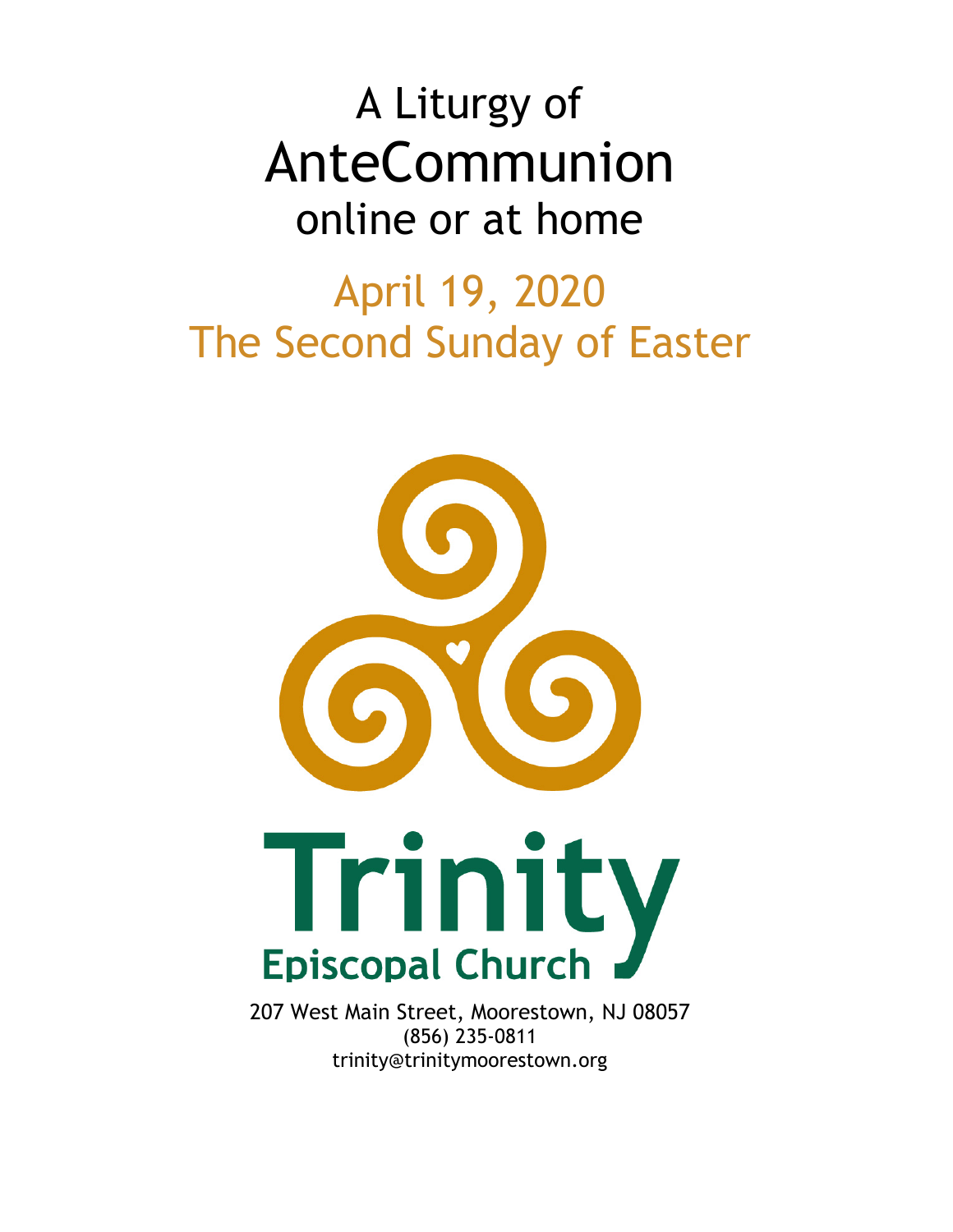**Prelude** *Fugue in C Major, P. 131* Johann Pachelbel

#### THE LITURGY OF THE WORD *Book of Common Prayer, page 355*

*Celebrant* Alleluia! Christ is risen! *People* **Christ is risen indeed! Alleluia!**

*Celebrant* The Lord be with you. *People* **And also with you.**

Let us pray.

Almighty and everlasting God, who in the Paschal mystery established the new covenant of reconciliation: Grant that all who have been reborn into the fellowship of Christ's Body may show forth in their lives what they profess by their faith; through Jesus Christ our Lord, who lives and reigns with you and the Holy Spirit, one God, for ever and ever.**Amen.**

*All sing or say together:* S-278*; Willam Mathias*

**Glory to God in the highest, and peace to his people on earth.**

**Lord God, heavenly King, almighty God and Father, we worship you, we give you thanks, we praise you for your glory.**

**Lord Jesus Christ, only Son of the Father, Lord God, Lamb of God, you take away the sin of the world: have mercy on us; you are seated at the right hand of the Father: receive our prayer.**

**For you alone are the Holy One, you alone are the Lord, you alone are the Most High, Jesus Christ, with the Holy Spirit, in the glory of God the Father. Amen.**

Our worship begins today with a shout of praise and declaration of resurrection: Our "Alleluia!" comes from the Hebrew for "Praise" God!"

The Book of Common Prayer calls for a "song" of praise" to begin our worship. The traditional *Gloria* quotes the words the angels sang to announce the coming of Jesus, and then expands our praise of God and **Jesus** with the characteristics of majesty and salvation. The church has been singing some form of this hymn of praise for over sixteen centuries.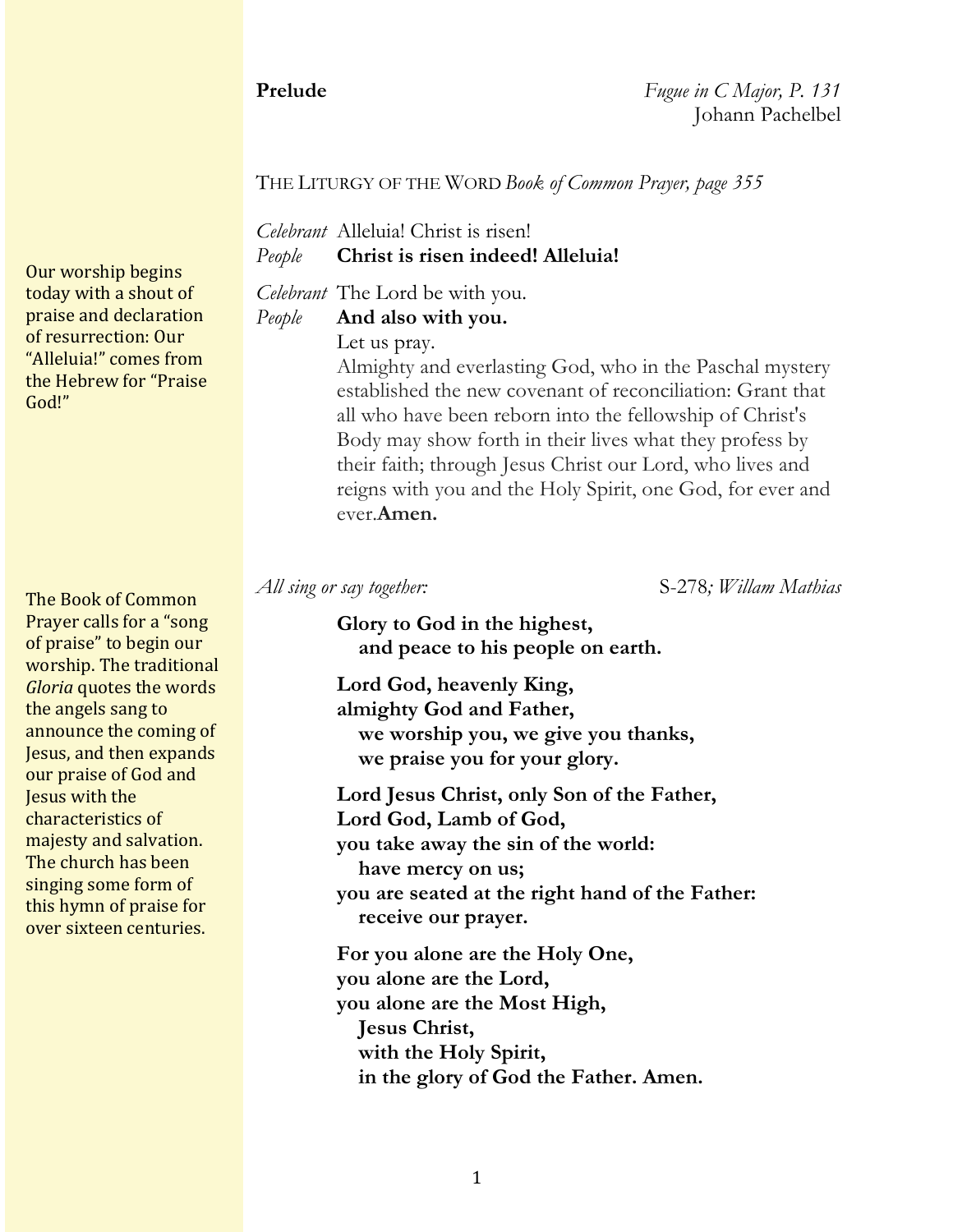#### **A Reading from the Acts of the Apostles** *2:14a,22-32*

Peter, standing with the eleven, raised his voice and addressed the crowd Jesus of Nazareth, a man attested to you by God with deeds of power, wonders, and signs that God did through him among you, as you yourselves know— this man, handed over to you according to the definite plan and foreknowledge of God, you crucified and killed by the hands of those outside the law. But God raised him up, having freed him from death, because it was impossible for him to be held in its power. For David says concerning him, 'I saw the Lord always before me, for he is at my right hand so that I will not be shaken; therefore my heart was glad, and my tongue rejoiced; moreover my flesh will live in hope. For you will not abandon my soul to Hades, or let your Holy One experience corruption. You have made known to me the ways of life; you will make me full of gladness with your presence.' "Fellow Israelites, I may say to you confidently of our ancestor David that he both died and was buried, and his tomb is with us to this day. Since he was a prophet, he knew that God had sworn with an oath to him that he would put one of his descendants on his throne. Foreseeing this, David spoke of the resurrection of the Messiah, saying, 'He was not abandoned to Hades, nor did his flesh experience corruption.' This Jesus God raised up, and of that all of us are witnesses.

The Word of the Lord. **Thanks be to God.**

**Psalm 16** *Book of Common Prayer, page 599*

- 1 Protect me, O God, for I take refuge in you; \* I have said to the LORD, "You are my Lord, my good above all other."
- **2 All my delight is upon the godly that are in the land, \* upon those who are noble among the people.**
- 3 But those who run after other gods \* shall have their troubles multiplied.
- **4 Their libations of blood I will not offer, \* nor take the names of their gods upon my lips.**
- 5 O LORD, you are my portion and my cup;  $*$ it is you who uphold my lot.
- **6 My boundaries enclose a pleasant land; \* indeed, I have a goodly heritage.**

In the season of Easter, the Episcopal Church traditionally reads stories of the earliest days of the church from the Acts of the Apostles as the first reading. This speech, explaining Jesus' resurrection in terms of references from the Psalms, is from Peter's speech to the crowd that gathered to hear the disciples speak in many languages on the day of Pentecost.

We read the psalm **responsively**, which means that the leader reads one verse and the congregation *responds* with the next.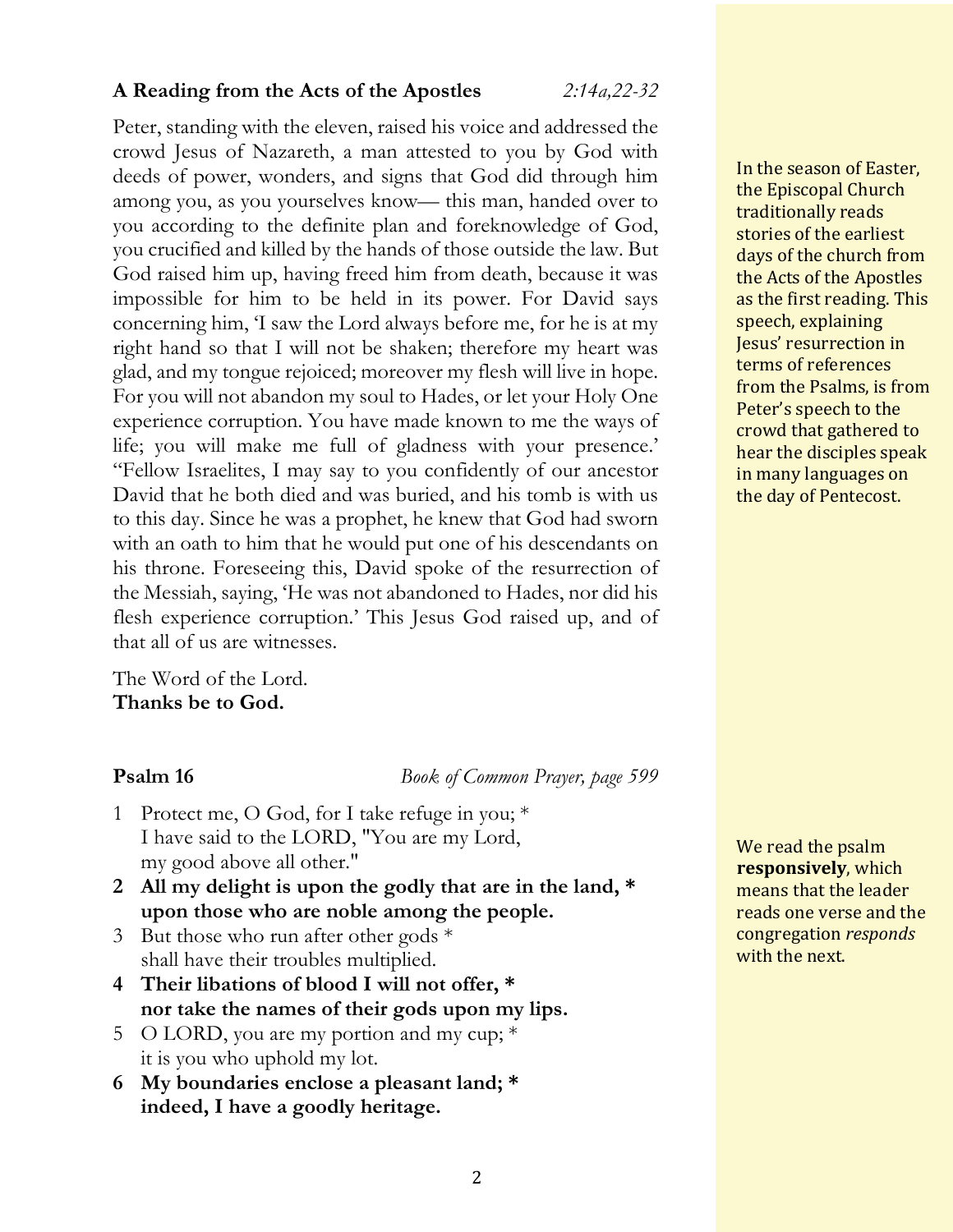The Psalm assigned for today is the one Peter quotes (in our first reading) to explain the resurrection. It is a song that expresses confidence in God even in times of trial or danger.

The first letter of Peter was written to comfort and reassure a community of Christians whose faith in Jesus has separated them from their social community. This excerpt assures the community that although they have not seen the return of Christ, their faith still provides the joy and salvation that they need.

- 7 I will bless the LORD who gives me counsel; \* my heart teaches me, night after night.
- **8 I have set the LORD always before me; \* because he is at my right hand I shall not fall.**
- 9 My heart, therefore, is glad, and my spirit rejoices; \* my body also shall rest in hope.
- **10 For you will not abandon me to the grave, \* nor let your holy one see the Pit.**
- 11 You will show me the path of life; \* in your presence there is fullness of joy, and in your right hand are pleasures for evermore.

### **A reading from the First Letter of Peter** *1:3-9*

Blessed be the God and Father of our Lord Jesus Christ! By his great mercy he has given us a new birth into a living hope through the resurrection of Jesus Christ from the dead, and into an inheritance that is imperishable, undefiled, and unfading, kept in heaven for you, who are being protected by the power of God through faith for a salvation ready to be revealed in the last time.

In this you rejoice, even if now for a little while you have had to suffer various trials, so that the genuineness of your faith—being more precious than gold that, though perishable, is tested by fire—may be found to result in praise and glory and honor when Jesus Christ is revealed. Although you have not seen him, you love him; and even though you do not see him now, you believe in him and rejoice with an indescribable and glorious joy, for you are receiving the outcome of your faith, the salvation of your souls.

The Word of the Lord. **Thanks be to God.**

| Sequence                            | Every Day and Night.the Lord Is With Me |            |
|-------------------------------------|-----------------------------------------|------------|
| Carol Choir, recorded March 8, 2020 |                                         | Hal Hopson |

*Deacon* The Holy Gospel of our Lord Jesus Christ according to John *People* **Glory to you, Lord Christ.**

*John 20:19-31*

When it was evening on that day, the first day of the week, and the doors of the house where the disciples had met were locked for fear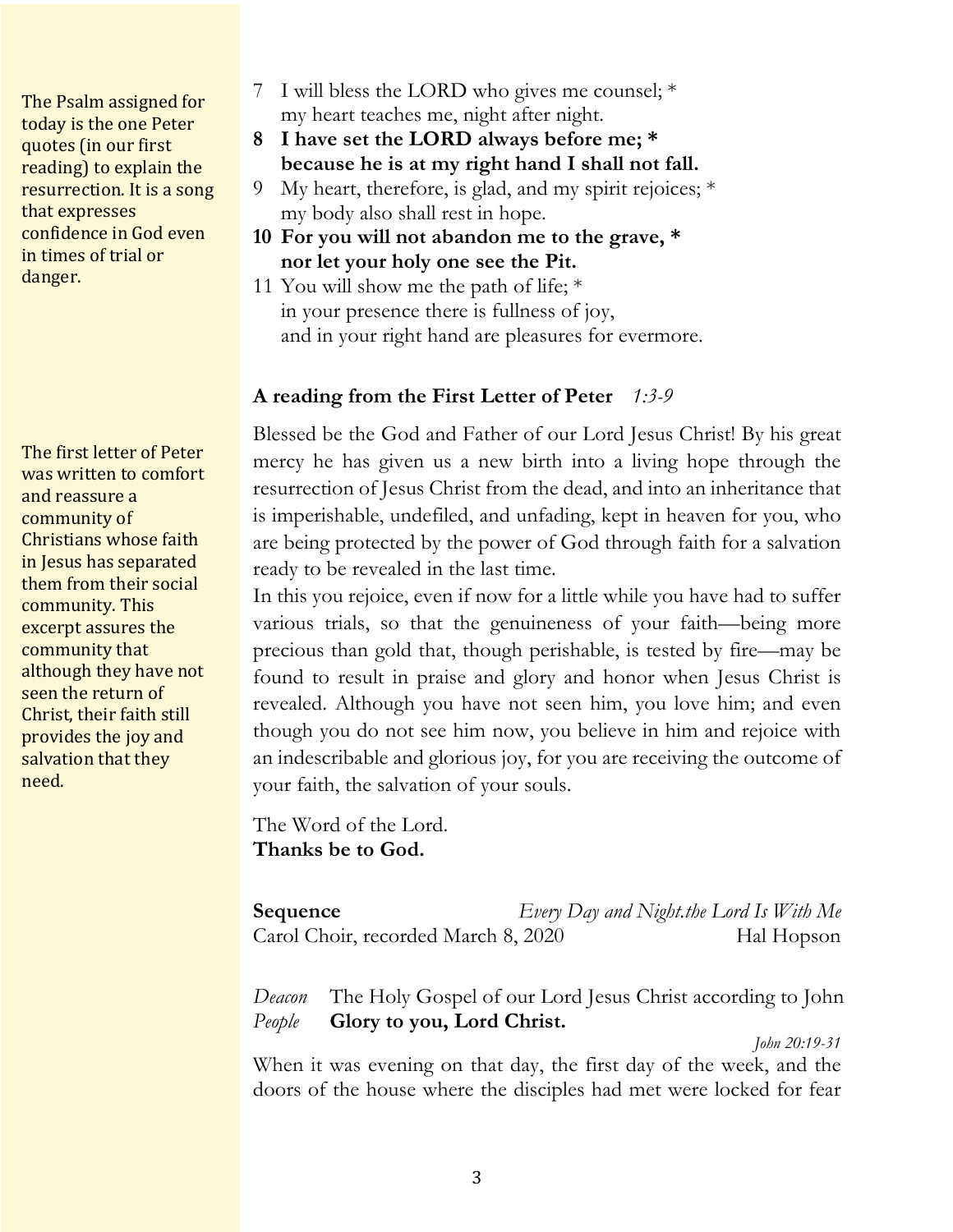of the Jews, Jesus came and stood among them and said, "Peace be with you." After he said this, he showed them his hands and his side. Then the disciples rejoiced when they saw the Lord. Jesus said to them again, "Peace be with you. As the Father has sent me, so I send you." When he had said this, he breathed on them and said to them, "Receive the Holy Spirit. If you forgive the sins of any, they are forgiven them; if you retain the sins of any, they are retained." But Thomas (who was called the Twin), one of the twelve, was not with them when Jesus came. So the other disciples told him, "We have seen the Lord." But he said to them, "Unless I see the mark of the nails in his hands, and put my finger in the mark of the nails and my hand in his side, I will not believe."

A week later his disciples were again in the house, and Thomas was with them. Although the doors were shut, Jesus came and stood among them and said, "Peace be with you." Then he said to Thomas, "Put your finger here and see my hands. Reach out your hand and put it in my side. Do not doubt but believe." Thomas answered him, "My Lord and my God!" Jesus said to him, "Have you believed because you have seen me? Blessed are those who have not seen and yet have come to believe." Now Jesus did many other signs in the presence of his disciples, which are not written in this book. But these are written so that you may come to believe that Jesus is the Messiah, the Son of God, and that through believing you may have life in his name.

| Deacon | The Gospel of the Lord.     |
|--------|-----------------------------|
| People | Praise to you, Lord Christ. |

#### **The Sermon**

**The Nicene Creed** *Book of Common Prayer, page 358*

**We believe in one God, the Father, the Almighty, maker of heaven and earth, of all that is, seen and unseen. We believe in one Lord, Jesus Christ, the only Son of God, eternally begotten of the Father, God from God, Light from Light, true God from true God, begotten, not made,**

We read this story on the Sunday after Easter every year, perhaps because it makes reference to the day one week after the resurrection, when Jesus appears to Thomas with the other gathered disciples.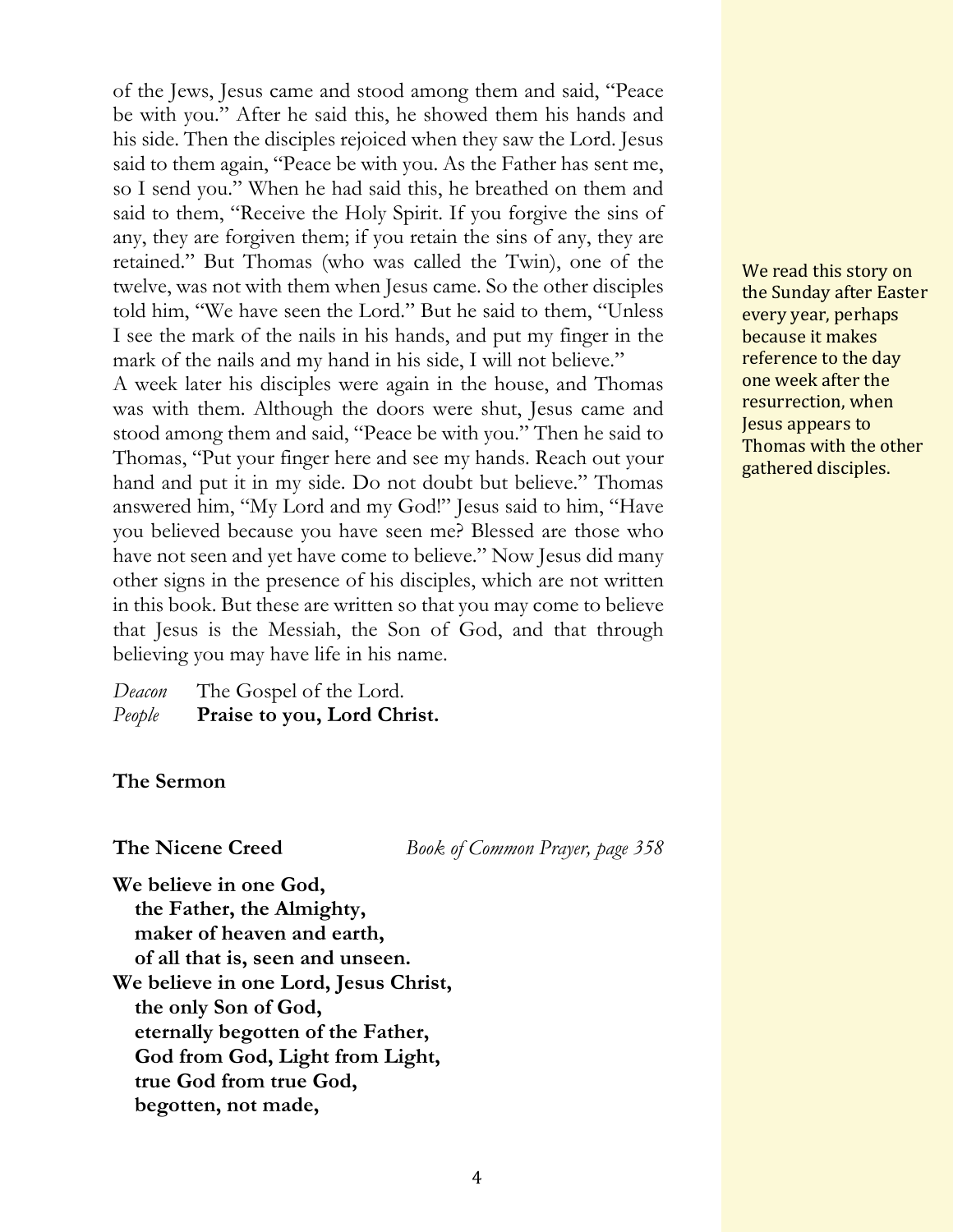As part of our response to the Word of God in our lives, we stand to proclaim the core story of our Christian faith **together in The Nicene Creed**, created in the late 4th century by the councils (gatherings of church leaders) in Nicea. 

No matter what story of **Jesus** we are hearing in scripture, we remember and proclaim the whole outline of his life, death, and resurrection, and anticipate his coming again.

 **of one Being with the Father. Through him all things were made. For us and for our salvation he came down from heaven: by the power of the Holy Spirit he became incarnate from the Virgin Mary, and was made man. For our sake he was crucified under Pontius Pilate; he suffered death and was buried. On the third day he rose again in accordance with the Scriptures; he ascended into heaven and is seated at the right hand of the Father. He will come again in glory to judge the living and the dead, and his kingdom will have no end. We believe in the Holy Spirit, the Lord, the giver of life, who proceeds from the Father and the Son. With the Father and the Son he is worshiped and glorified. He has spoken through the Prophets. We believe in one holy catholic and apostolic Church. We acknowledge one baptism for the forgiveness of sins. We look for the resurrection of the dead, and the life of the world to come. Amen.**

### **Prayers of the People**

In joy and hope let us pray to God who has given us the victory through the risen Christ.

That our risen Savior may fill us and all God's people with the joy of his glorious and life-giving resurrection, we pray. Let the people say, **Amen.**

That the risen Christ may bring peace to the earth, and wisdom and concord to all who lead the nations; that war, famine, and epidemic may cease, we pray. Let the people say, **Amen.**

That those isolated, afflicted, persecuted or living in fear may find renewal and strength in the good news of Easter, we pray. Let the people say, **Amen.**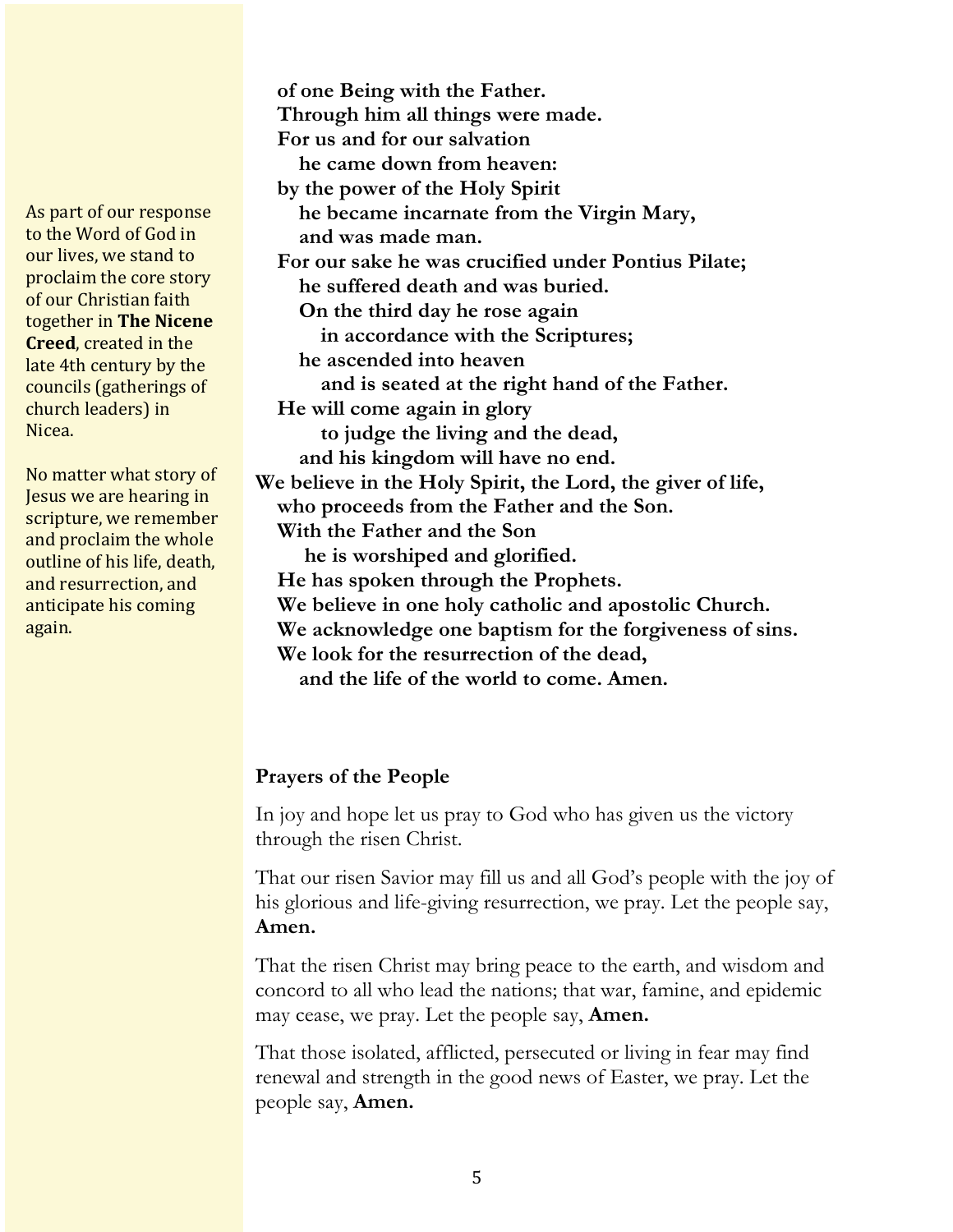That God may provide daily bread and abundant life for those who lack food, work or shelter, we pray. Let the people say, **Amen.**

That broken hearts may be made whole, and our communities renewed, in the victory of life over death through the risen Christ, we pray. Let the people say, **Amen.**

That the light of the risen Christ may comfort and strengthen the ill, the injured, the dying, and all those who care for the sick and the vulnerable, we pray. Let the people say, **Amen.**

That, according to Christ's promises, all who have died in the faith of the resurrection may be raised with him on the last day, we pray. Let the people say, **Amen.**

That Christ may send the power of the Holy Spirit upon God's people, so that we may bear faithful witness to his resurrection day by day, we pray. Let the people say, **Amen.**

Almighty God, you have delivered us from the power of darkness and brought us into the kingdom of your Son: grant that, as his death has recalled us to life, so his continual presence in us may raise us to eternal joy; through Christ our Lord. **Amen.**

*In the Easter season, the Confession is omitted in celebration of our freedom from the bondage of sin brought about through Christ's resurrection.*

### **Exchange of Peace**

*The Celebrant says to the people* The peace of Christ be always with you. *People* **And also with you.**

*The Ministers and People greet one another in the name of the Lord.*

Today, in the spirit of Christ's peace, please reach out to greet someone you might normally see in worship by telephone, internet, or text message.

In response to hearing and reflecting on scripture, we turn to prayer together, asking God's care for our world, the church, for others and for ourselves.

The prayers we are using today are adapted from seasonal prayers used in The Church of England, and follow the pattern outlined on page 383 of *The Book of Common Prayer,* with attention to the church throughout the world, the nation and the world and those in authority, the needs of our local community, those who suffer or experience any trouble, and those who have died.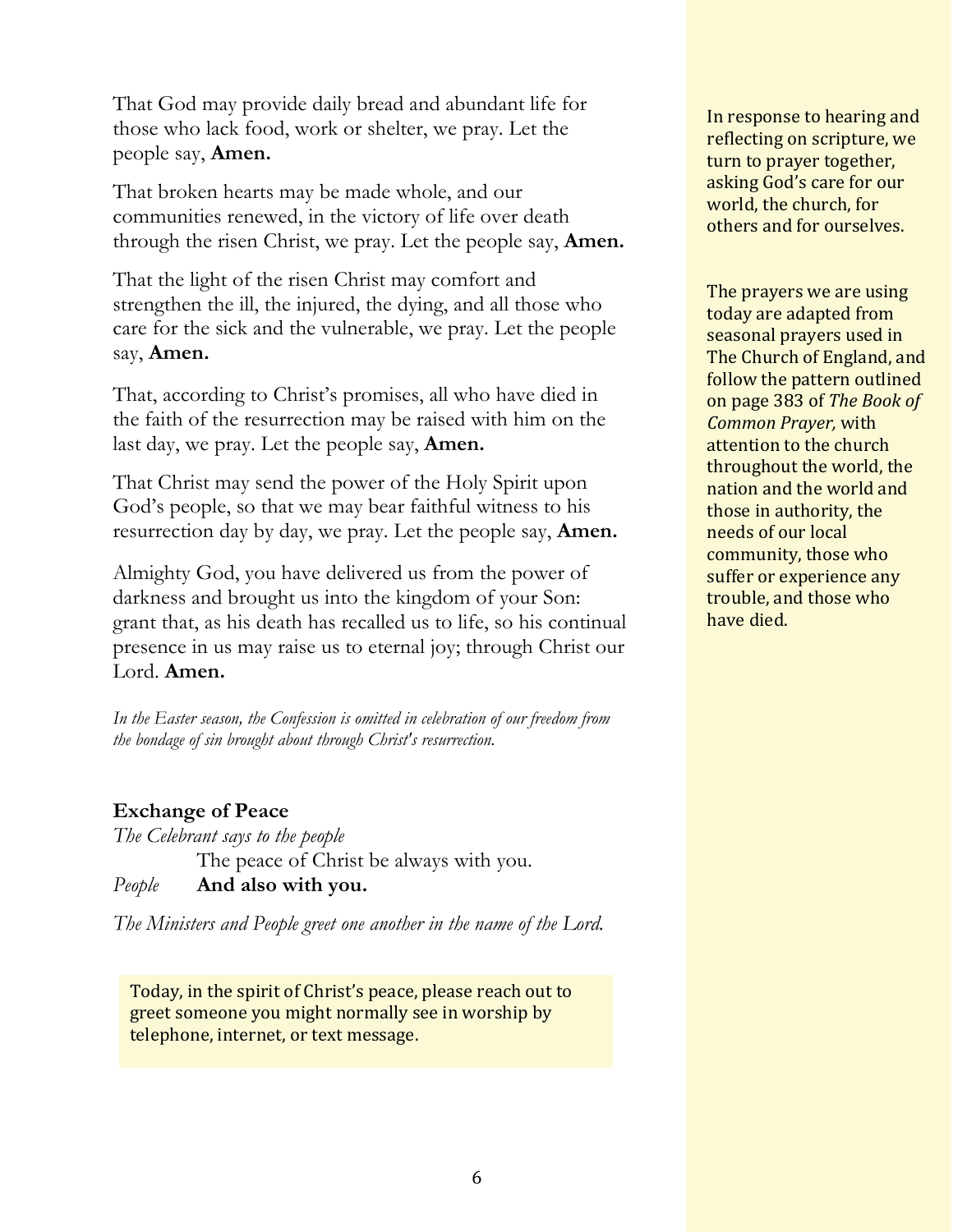**Anthem** *I Know that My Redeemer Liveth,* from *Messiah* Abigail Merk, soloist George Frederic Handel

> We would normally receive a collection of money for the support of the church at this point in a Sunday service.

If you are able to fulfill your annual pledge, please mail your regular pledge check to the office, use your bank's online payment system, or visit www.trinitymoorestown.org/donate to make your weekly gift or regular pledge offering while we are unable to gather in person.

*Instead of praying the Great Thanksgiving over bread and wine, in this time when we are physically separated, we join together in an act of spiritual communion, beginning with the prayer that Jesus taught his disciples as the basis of all prayer.*

And now, as our Savior Christ has taught us, we are bold to say,

**Our Father, who art in heaven, hallowed be thy Name, thy kingdom come, thy will be done, on earth as it is in heaven. Give us this day our daily bread. And forgive us our trespasses, as we forgive those who trespass against us. And lead us not into temptation, but deliver us from evil. For thine is the kingdom, and the power, and the glory, for ever and ever. Amen.**

> *During this time of worshipping together but physically* distant, we depend on the long established teaching of the *Church that if a person is prevented from physically receiving the Sacrament for reasons of extreme illness or disability, the desire for Christ's presence alone is enough for all the benefits* of the Sacrament to be received. This is often referred to as *"spiritual communion."*

At every service in the Episcopal Church, we pray the Lord's **Prayer**, which we learn in the gospels (Matthew  $6:9-13$ , Luke  $11:1-4$ ) The prayer takes its name from the request of Jesus' disciples, "Lord, teach us to pray."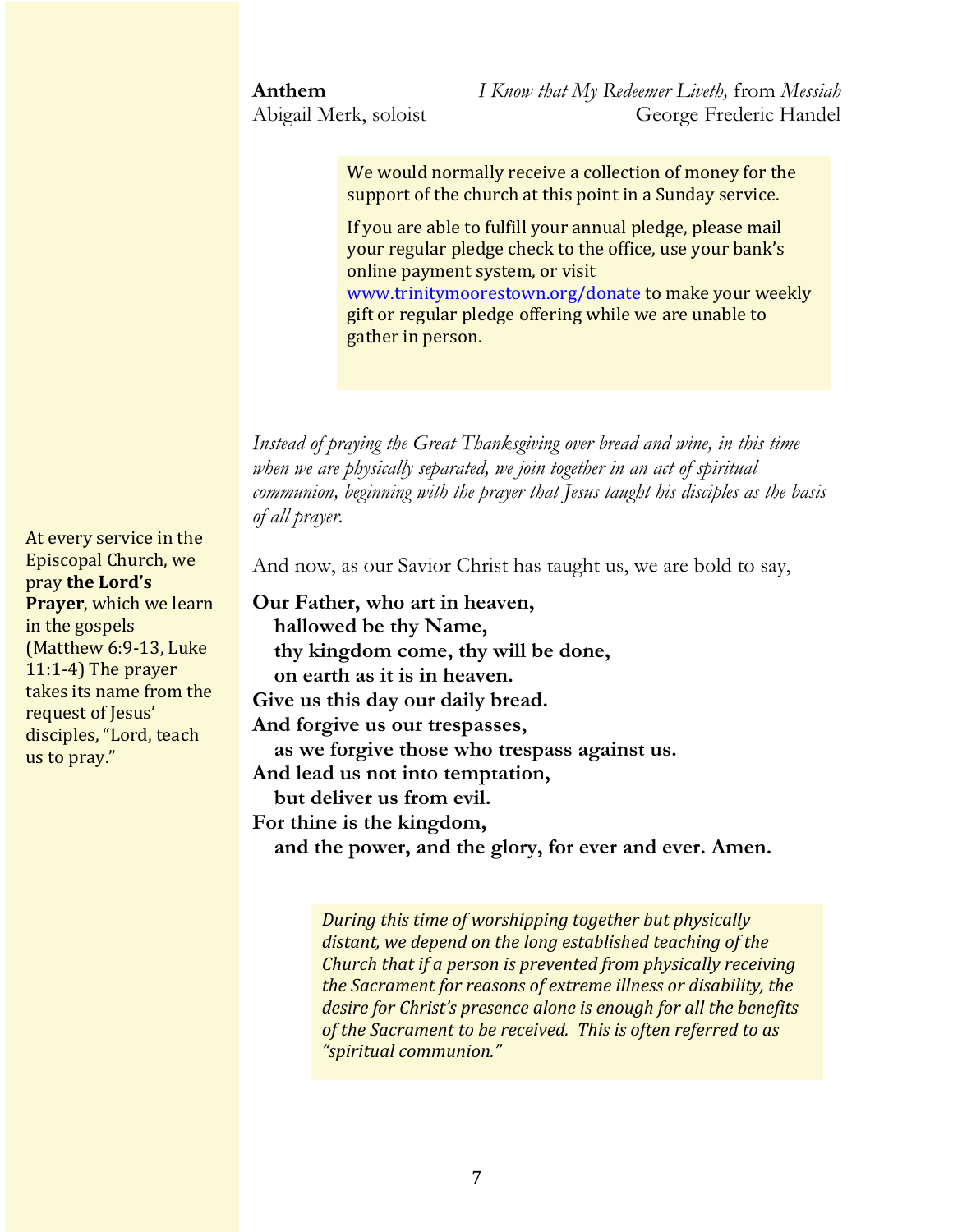#### **A Prayer for Spiritual Communion**

**Jesus, I believe that you are truly present in the Holy Sacrament and, since I cannot at this time receive communion, I pray you to come into my heart. I unite myself with you and embrace you with all my heart, my soul, and my mind. Let nothing separate me from you; let me serve you in this life, until by your grace, I come to your glorious kingdom and unending peace. Amen.**

> *(From Saint Augustine's Prayer Book, rev 2014., based on a prayer by St. Alphonsus de Liguori)*

**Post communion prayer** *Book of Common Prayer, page 365*

**Eternal God, heavenly Father, you have graciously accepted us as living members of your Son our Savior Jesus Christ, and you have fed us with spiritual food in the Sacrament of his Body and Blood. Send us now into the world in peace, and grant us strength and courage to love and serve you with gladness and singleness of heart; through Christ our Lord. Amen.**

#### **Blessing**

God, who through the resurrection of our Lord Jesus Christ has given us the victory, give you joy and peace in your faith;; and the blessing of God Almighty, the holy and undivided Trinity, be upon you and remain with you for ever. **Amen.**

**Hymn 193, v 1, 4, 5** *Puer Nobis* Virtual Congregation

## **The Dismissal**

| Deacon | Let us go forth in the name of Christ, |
|--------|----------------------------------------|
|        | Alleluia, alleluia!                    |
| People | Thanks be to God, alleluia, alleluia!  |

**Postlude** *Fugue in G Major, BWV 541* Johann Sebastian Bach Because we cannot physically receive the bread and wine together today, we name our need for Christ's nourishing presence in our spirits in this prayer for spiritual communion.

We pray the usual **Post-Communion Prayer** thanking God for the blessings received in the spiritual food of this sacrament, even though we have not physically received the bread or wine, and asking that we be prepared by those spiritual riches to go into the world to share in God's ongoing work.

The priest offers God's blessing, in a form adapted for the Easter season. 

The dismissal sends us to take our worship into the fullness of our daily lives, living in the name of Christ. Our enthusiastic "Alleluia" as the final

word of worship returns today in our celebration of the resurrection.